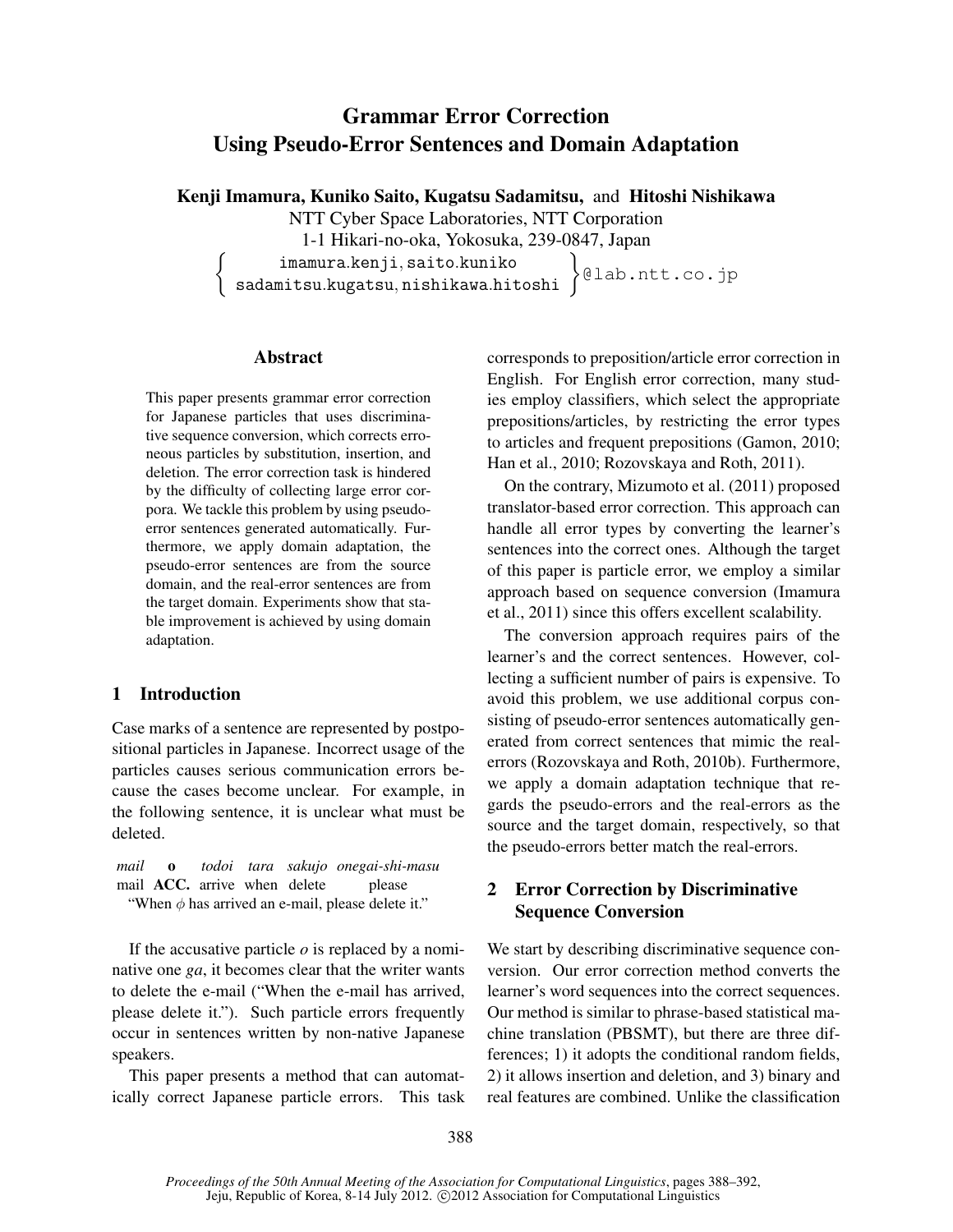| <b>Incorrect Particle</b> | Correct Particle | Note       |
|---------------------------|------------------|------------|
|                           | no/POSS.         | <b>INS</b> |
|                           | o/ACC.           | <b>INS</b> |
| ga/NOM.                   | o/ACC.           | <b>SUB</b> |
| o/ACC.                    | ni/DAT.          | <b>SUB</b> |
| o/ACC.                    | ga/NOM.          | <b>SUB</b> |
| wa/TOP.                   | o/ACC.           | <b>SUB</b> |
| no/POSS.                  |                  | <b>DEL</b> |
|                           |                  |            |

Table 1: Example of Phrase Table (partial)

approach, the conversion approach can correct multiple errors of all types in a sentence.

#### 2.1 Basic Procedure

We apply the morpheme conversion approach that converts the results of a speech recognizer into word sequences for language analyzer processing (Imamura et al., 2011). It corrects particle errors in the input sentences as follows.

- *•* First, all modification candidates are obtained by referring to a phrase table. This table, called the confusion set (Rozovskaya and Roth, 2010a) in the error correction task, stores pairs of incorrect and correct particles (Table 1). The candidates are packed into a lattice structure, called the phrase lattice (Figure 1). To deal with unchanged words, it also copies the input words and inserts them into the phrase lattice.
- *•* Next, the best phrase sequence in the phrase lattice is identified based on the conditional random fields (CRFs (Lafferty et al., 2001)). The Viterbi algorithm is applied to the decoding because error correction does not change the word order.
- While training, word alignment is carried out by dynamic programming matching. From the alignment results, the phrase table is constructed by acquiring particle errors, and the CRF models are trained using the alignment results as supervised data.

#### 2.2 Insertion / Deletion

Since an insertion can be regarded as replacing an empty word with an actual word, and deletion is the replacement of an actual word with an empty one, we treat these operations as substitution without distinction while learning/applying the CRF models.



Figure 1: Example of Phrase Lattice

However, insertion is a high cost operation because it may occur at any location and can cause lattice size to explode. To avoid this problem, we permit insertion only immediately after nouns.

#### 2.3 Features

In this paper, we use mapping features and link features. The former measure the correspondence between input and output words (similar to the translation models of PBSMT). The latter measure the fluency of the output word sequence (similar to language models).

The mapping features are all binary. The focusing phrase and its two surrounding words of the input are regarded as the window. The mapping features are defined as the pairs of the output phrase and 1-, 2-, and 3-grams in the window.

The link features are important for the error correction task because the system has to judge output correctness. Fortunately, CRF, which is a kind of discriminative model, can handle features that depend on each other; we mix two types of features as follows and optimize their weights in the CRF framework.

- *• N*-gram features: *N*-grams of the output words, from 1 to 3, are used as binary features. These are obtained from a training corpus (paired sentences). Since the feature weights are optimized considering the entire feature space, fine-tuning can be achieved. The accuracy becomes almost perfect on the training corpus.
- *•* Language model probability: This is a logarithmic value (real value) of the *n*-gram probability of the output word sequence. One feature weight is assigned. The *n*-gram language model can be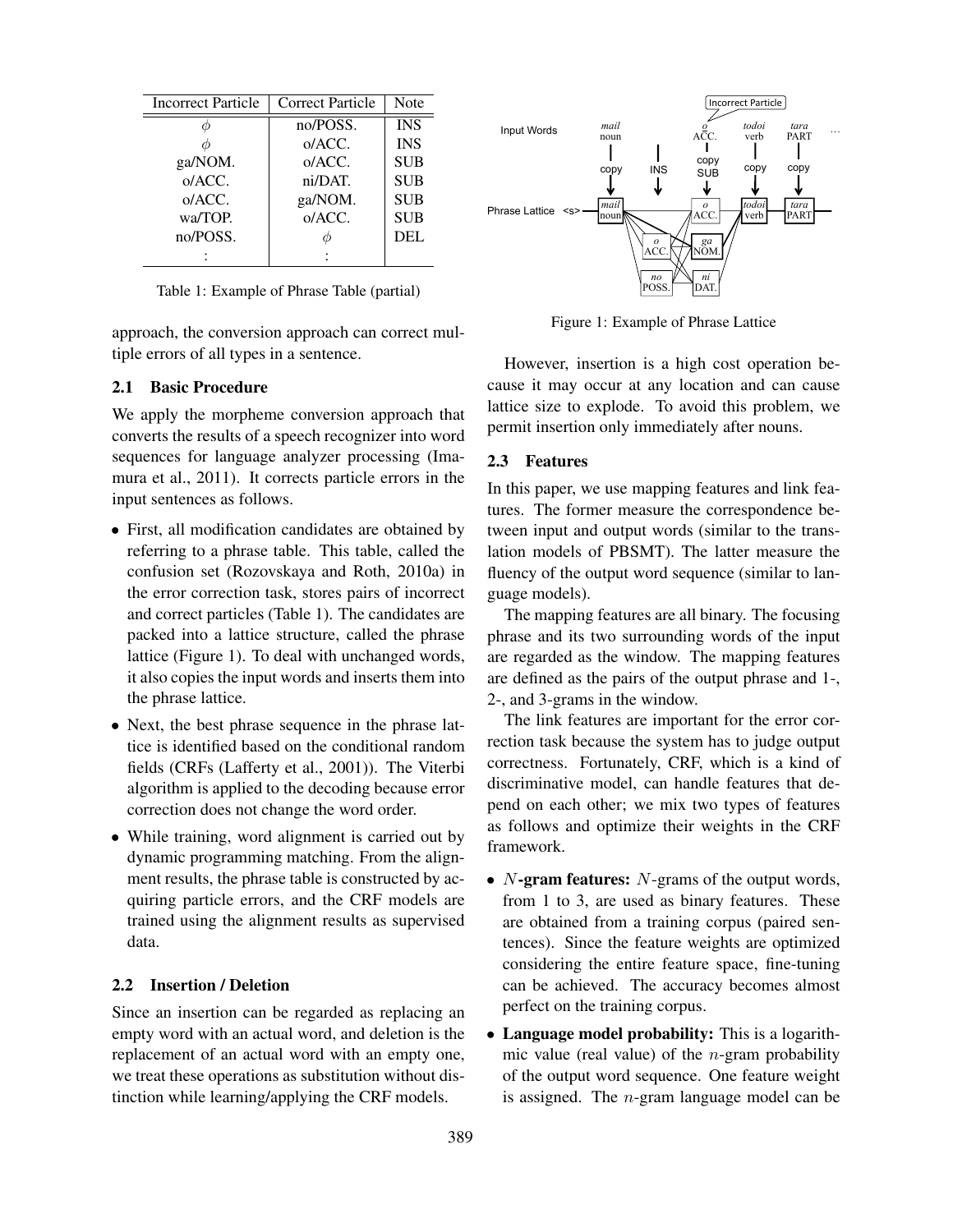constructed from a large sentence set because it does not need the learner's sentences.

Incorporating binary and real features yields a rough approximation of generative models in semisupervised CRFs (Suzuki and Isozaki, 2008). It can appropriately correct new sentences while maintaining high accuracy on the training corpus.

# 3 Pseudo-error Sentences and Domain Adaptation

The error corrector described in Section 2 requires paired sentences. However, it is expensive to collect them. We resolve this problem by using pseudoerror sentences and domain adaptation.

#### 3.1 Pseudo-Error Generation

Correct sentences, which are halves of the paired sentences, can be easily acquired from corpora such as newspaper articles. Pseudo-errors are generated from them by the substitution, insertion, and deletion functions according to the desired error patterns.

We utilize the method of Rozovskaya and Roth (2010b). Namely, when particles appear in the correct sentence, they are replaced by incorrect ones in a probabilistic manner by applying the phrase table (which stores the error patterns) in the opposite direction. The error generation probabilities are relative frequencies on the training corpus. The models are learnt using both the training corpus and the pseudo-error sentences.

## 3.2 Adaptation by Feature Augmentation

Although the error generation probabilities are computed from the real-error corpus, the error distribution that results may be inappropriate. To better fit the pseudo-errors to the real-errors, we apply a domain adaptation technique. Namely, we regard the pseudo-error corpus as the source domain and the real-error corpus as the target domain, and models are learnt that fit the target domain.

In this paper, we use Daume (2007)'s feature augmentation method for the domain adaptation, which eliminates the need to change the learning algorithm. This method regards the models for the source domain as the prior distribution and learns the models for the target domain.

|                    | Feature Space |        |        |
|--------------------|---------------|--------|--------|
|                    | Common        | Source | Target |
| Source Data        | V.            | D.     |        |
| <b>Target Data</b> | $\bm{D}$      |        | D      |

Figure 2: Feature Augmentation

We briefly review feature augmentation. The feature space is segmented into three parts: common, source, and target. The features extracted from the source domain data are deployed to the common and the source spaces, and those from the target domain data are deployed to the common and the target spaces. Namely, the feature space is tripled (Figure 2).

The parameter estimation is carried out in the usual way on the above feature space. Consequently, the weights of the common features are emphasized if the features are consistent between the source and the target. With regard to domain dependent features, the weights in the source or the target space are emphasized.

Error correction uses only the features in the common and target spaces. The error distribution approaches that of the real-errors because the weights of features are optimized to the target domain. In addition, it becomes robust against new sentences because the common features acquired from the source domain can be used even when they do not appear in the target domain.

# 4 Experiments

## 4.1 Experimental Settings

Real-error Corpus: We collected learner's sentences written by Chinese native speakers. The sentences were created from English Linux manuals and figures, and Japanese native speakers revised them. From these sentences, only particle errors were retained; the other errors were corrected. As a result, we obtained 2,770 paired sentences. The number of incorrect particles was 1,087 (8.0%) of 13,534. Note that most particles did not need to be revised. The number of pair types of incorrect particles and their correct ones was 132.

Language Model: It was constructed from Japanese Wikipedia articles about computers and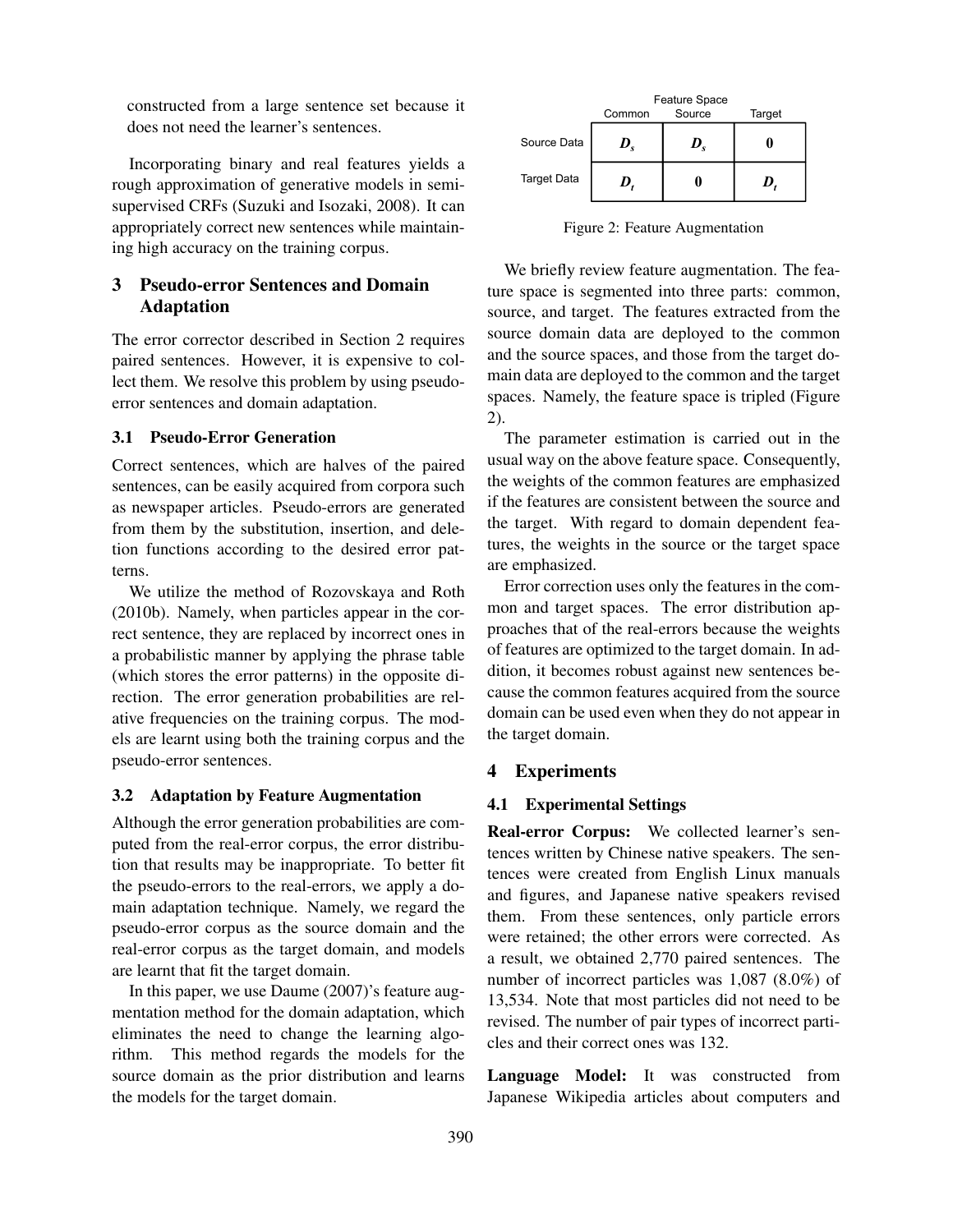

Figure 3: Recall/Precision Curve (Error Generation Magnification is 1.0)

Japanese Linux manuals, 527,151 sentences in total. SRILM (Stolcke et al., 2011) was used to train a trigram model.

Pseudo-error Corpus: The pseudo-errors were generated using 10,000 sentences randomly selected from the corpus for the language model. The magnification of the error generation probabilities was changed from 0.0 (i.e., no errors) to 2.0 (the relative frequency in the real-error corpus was taken as 1.0).

Evaluation Metrics: Five-fold cross-validation on the real-error corpus was used. We used two metrics: 1) Precision and recall rates of the error correction by the systems, and 2) Relative improvement, the number of differences between improved and degraded particles in the output sentences (no changes were ignored). This is a practical metric because it denotes the number of particles that human rewriters do not need to revise after the system correction.

#### 4.2 Results

Figure 3 plots the precision/recall curves for the following four combinations of training corpora and method.

- **TRG:** The models were trained using only the real-error corpus (baseline).
- **SRC:** Trained using only the pseudo-error corpus.
- ALL: Trained using the real-error and pseudoerror corpora by simply adding them.
- *•* AUG:

The proposed method. The feature augmentation was realized by regarding the pseudo-errors as the



Figure 4: Relative Improvement among Error Generation Probabilities

source domain and the real-errors as the target domain.

The SRC case, which uses only the pseudo-error sentences, did not match the precision of TRG. The ALL case matched the precision of TRG at high recall rates. AUG, the proposed method, achieved higher precision than TRG at high recall rates. At the recall rate of 18%, the precision rate of AUG was 55.4%; in contrast, that of TRG was 50.5%. Feature augmentation effectively leverages the pseudoerrors for error correction.

Figure 4 shows the relative improvement of each method according to the error generation probabilities. In this experiment, ALL achieved higher improvement than TRG at error generation probabilities ranging from 0.0 to 0.6. Although the improvements were high, we have to control the error generation probability because the improvements in the SRC case fell as the magnification was raised. On the other hand, AUG achieved stable improvement regardless of the error generation probability. We can conclude that domain adaptation to the pseudoerror sentences is the preferred approach.

### 5 Conclusions

This paper presented an error correction method of Japanese particles that uses pseudo-error generation. We applied domain adaptation in which the pseudoerrors are regarded as the source domain and the real-errors as the target domain. In our experiments, domain adaptation achieved stable improvement in system performance regardless of the error generation probability.